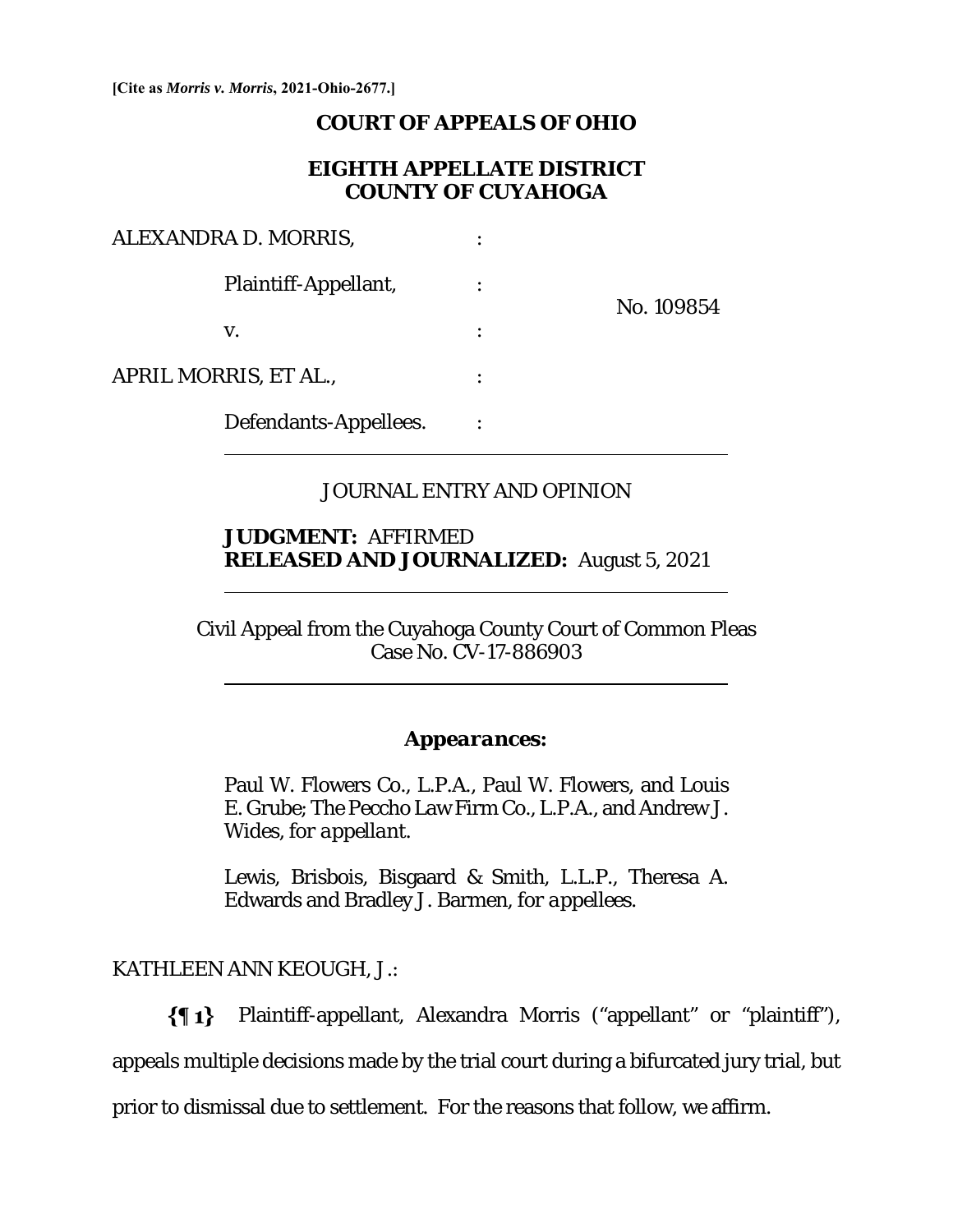#### **I. Factual Background**

In 2003, Amy M. Morris ("Amy"), appellant's mother, purchased the assets of a market research firm named "Focus Groups of Cleveland Survey Center" — a business that her maternal grandmother, Betty Perry, owned and operated for over 30 years. She purchased the company for \$516,000. From this company, Amy launched a new market research company called "Focus Groups." In 2003, Amy issued herself four stock certificates accounting for 125 shares each, totaling 500 outstanding shares. Amy's mother, Bonnie Morris ("Bonnie"), continued her role as bookkeeper and accountant.

 $\{ \P_3 \}$ In 2006, Amy was diagnosed with cancer. At that time, appellant was attending Beachwood Middle School. To provide for appellant, her only heir, Amy's estate plan consisted of a pour-over will and trust with appellant as the sole beneficiary. Her Last Will and Testament left all the tangible personal effects of her estate to appellant. But the intangible assets of the estate, including Amy's business interests, were left through the will's residual clause for care and management by the trustees of the trust. Amy nominated her sister, April Morris ("April"), her mother Bonnie, and her father, Jeffrey Morris ("Jeffrey"), as co-executors of the estate.

 $\{\P_4\}$  Amy designed the trust to hold property for the benefit of appellant until she attained the age of 25, at which time one-half of the trust property would be distributed to her. The remaining trust property would continue to be managed by the trustees until appellant turned 30 years old, at which time the assets would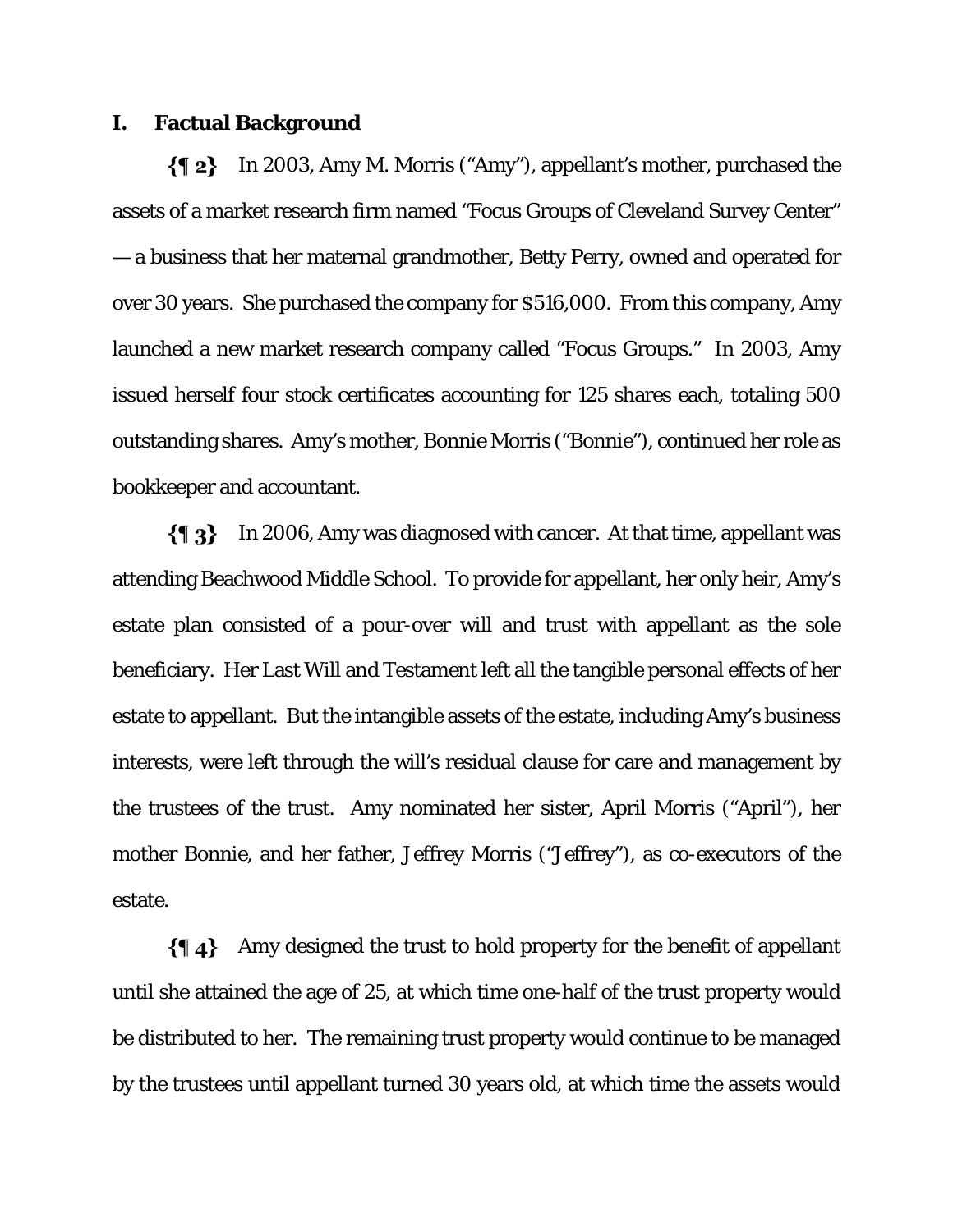be released to her. Amy was the trustee during her lifetime, but April, Bonnie, and Jeffrey were all designated as successor co-trustees.

 $\{ \P 5 \}$ In December 2009, April moved from Florida to Ohio. She initially lived with her grandmother, Betty, and worked as a nail technician. In April 2010, April moved in with Amy and appellant due to conflicts with Betty.

Amy succumbed to cancer on December 10, 2010. Appellant was just 17 years old when her mother died. Following her mother's death, appellant continued to live in her home with April until 2011, when she graduated high school and attended The Ohio State University. According to appellant, April treated her as a self-sufficient adult and did little in terms of "parental" support. Rather, appellant's great-grandmother, Betty, assisted her with those necessities.

 $\{ \eta_7 \}$ On November 11, 2011, Attorney Edward M. Graham filed an application to relieve Amy's estate from probate, which was submitted on behalf of April as the applicant. The application listed the estate property as only 125 shares of Focus Groups stock, with a value of \$26,048.10. No other assets were listed, including personal and real property, or the remaining 375 shares of Focus Group that Amy owned at the time of her death. Subsequent to the administration of the estate, Attorney Graham assisted with April's purchase of trust property, to wit, the 125 shares of Focus Group stock. To facilitate this purchase, April resigned as cotrustee of the Trust, and then acquired the 125 shares of Focus Group stock by "assuming \$26,048.10" of the company's secured debts. From that point on, April owned Focus Groups.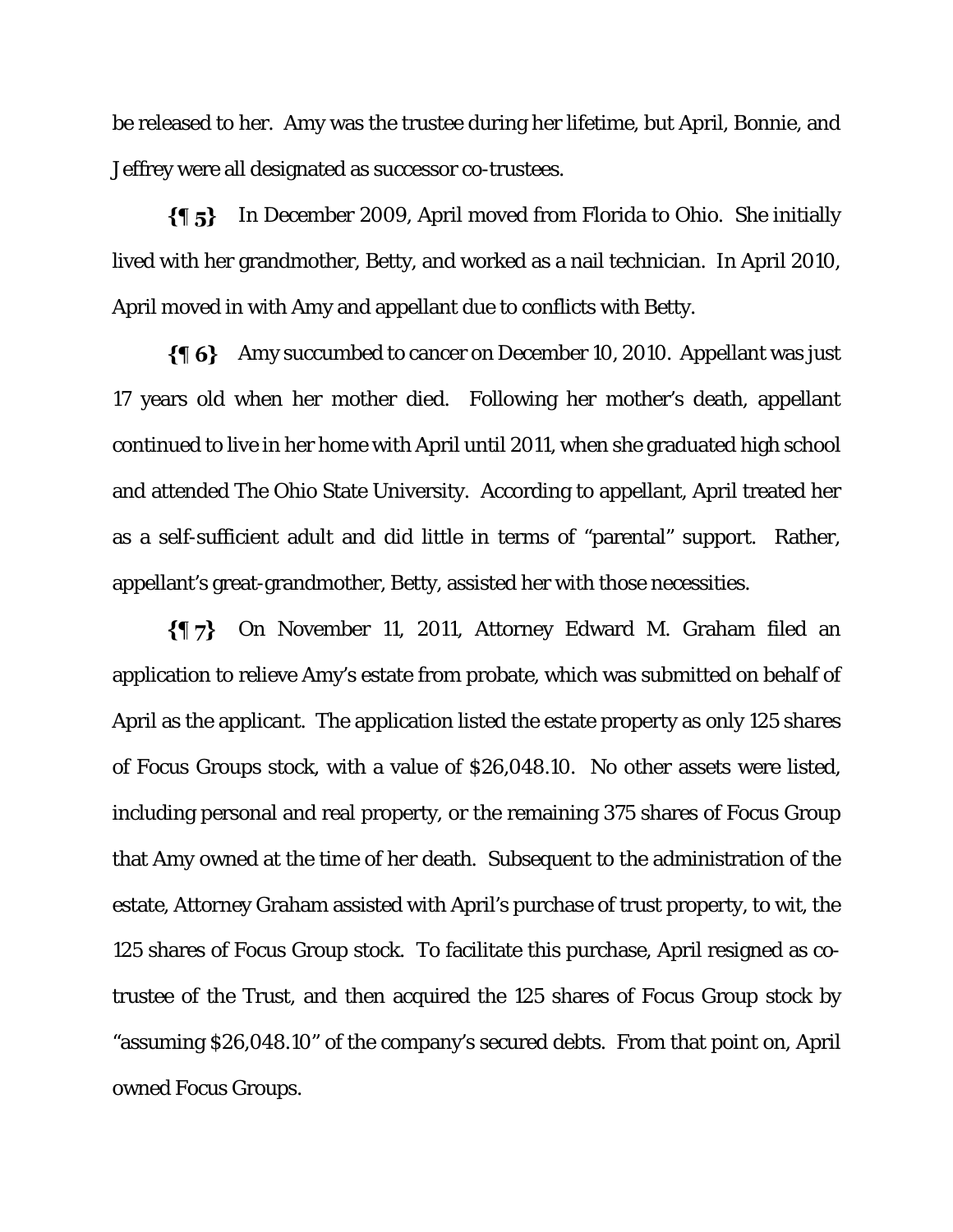Despite being the sole beneficiary under both her mother's Will and Trust, appellant was never notified of the existence of these documents, nor was she notified of any legal proceedings regarding her mother's estate. Even when she asked April and Jeffrey about her mother's estate, both claimed that no Will existed. It was not until January 2017, after she located documents in Jeffrey's home, that appellant became aware that her mother had in fact left a Will and Trust, and that she was the sole beneficiary under those documents. Despite her mother's intention to provide for her daughter, appellant received nothing from her mother's estate.

#### **II. Procedural Background**

On October 4, 2017, appellant filed a civil action against April and Jeffrey (collectively "defendants"). The amended complaint alleged that the defendants had engaged in fraudulent concealment, fraud, civil conspiracy, breach of fiduciary duty, interference with an expectancy inheritance, negligence with respect to Amy's Last Will and Testament, and the Amy A. Morris Family Trust, and conversion of property. Claims were initially asserted against Attorney Edward M. Graham and Edward M. Graham Co., L.P.A., for legal malpractice. The claims against Attorney Graham and his company were dismissed prior to trial. Appellant also sought an accounting from the defendants and Focus Groups of Cleveland, Inc. of corporate income, expenditures, and profits beginning in 2010. She further sought a declaratory judgment that the transfer of 125 shares of Focus Groups stock from the Trust to April was void. As relief, appellant sought compensatory and punitive damages, an award of reasonable attorney fees and expenses, prejudgment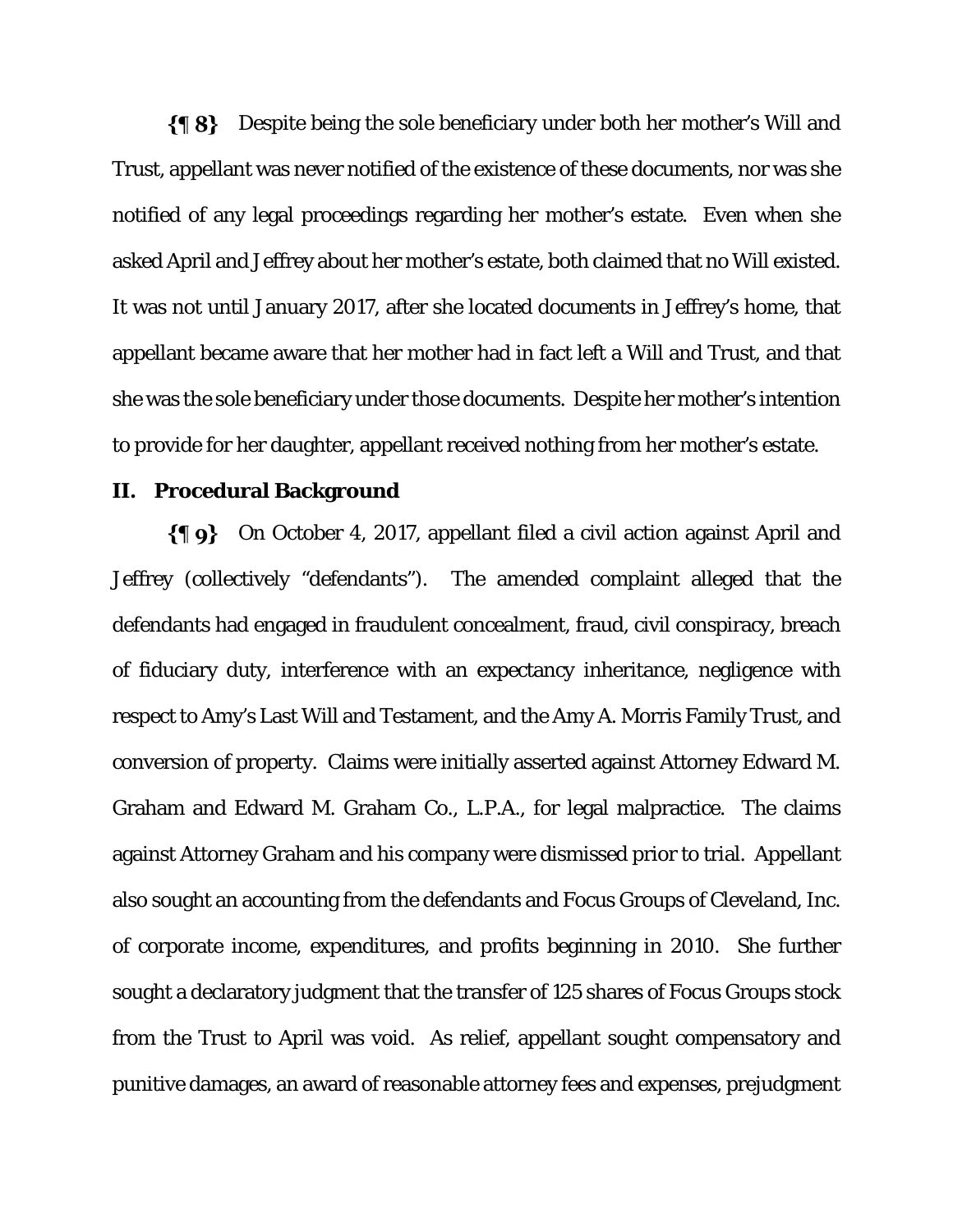interest, disgorgement of profits of Focus Groups, a declaration that the transfer of 125 shares of Focus Groups stock to April was void for lack of consideration, an order compelling April to transfer those shares back to the Trust, and a constructive trust over any assets unlawfully retained by the defendants.

Defendants April, Jeffrey, and Focus Groups asserted counterclaims against appellant for civil theft, conversion, and declaratory relief as to records taken from Jeffrey's home. Appellant filed an answer, admitting to taking the records from Jeffrey's home, but claimed she did so lawfully.

 $\{\P 11\}$  The case was assigned to a visiting judge for trial. In March 2020, the matter ultimately proceeded to a bifurcated jury trial, meaning that the jury would first consider liability and compensatory damages, and then reconvene for punitive damages, if necessary. Following the close of evidence during the first phase of trial, the trial court directed verdicts on all claims against Jeffrey. Although the trial court denied appellant's request for a jury instruction regarding the creation of constructive trust, no other objections to the jury instructions or general verdict forms were made by either party. Thereafter, the jury retired to deliberate.

 $\{\P 12\}$  The jury returned verdicts in favor of appellant and the defendants. Pursuant to the verdict forms and interrogatories, the jury found in favor of appellant on her claims for fraud, breach of fiduciary duty, tortious interference, conversion, and civil conspiracy. The jury entered an amount of \$62,000 as "the total amount of compensatory damages awarded to plaintiff" on each of the general verdict forms for each prevailing claim. As for defendants' claims, the jury found in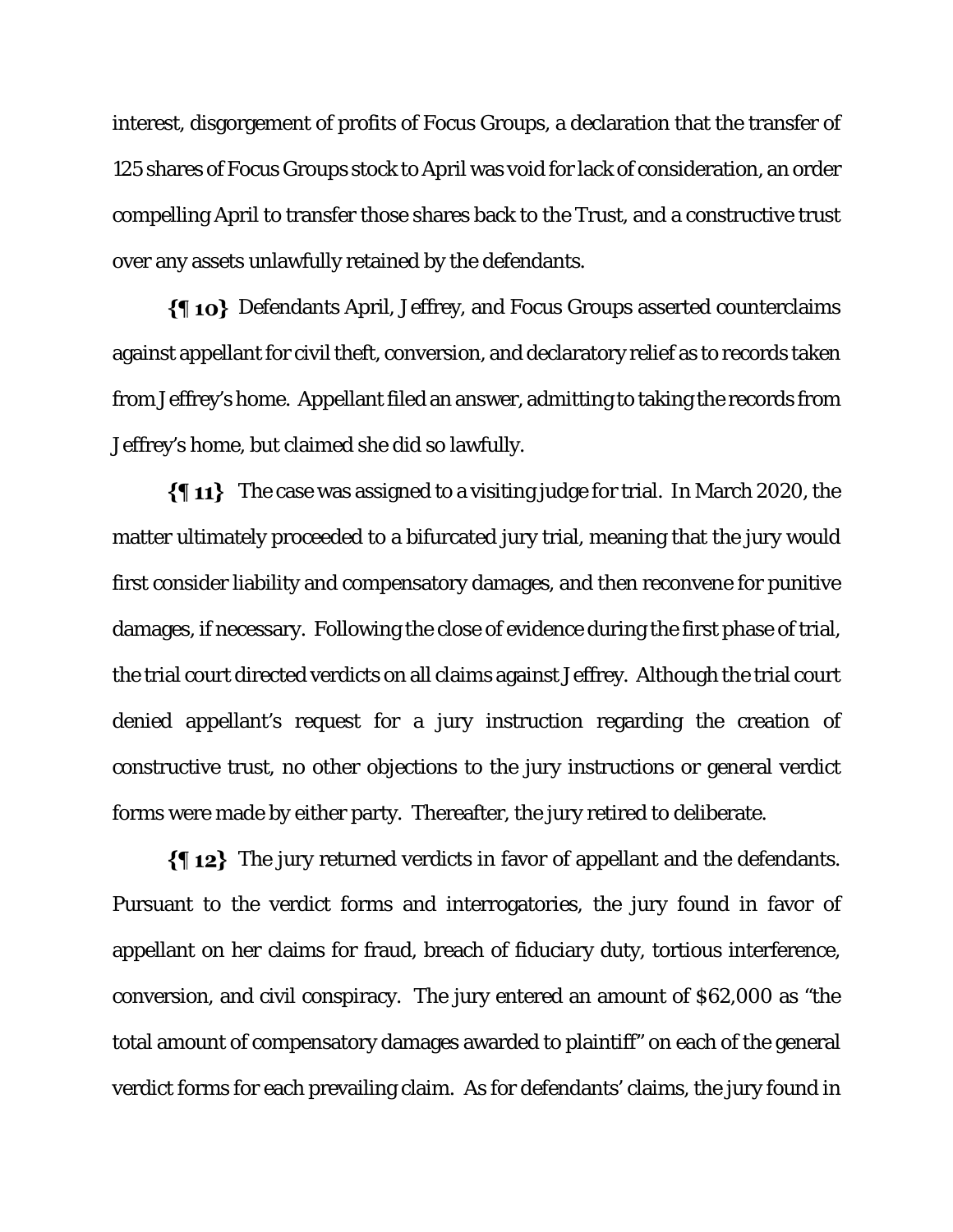favor of defendant, April Morris, on her claims for civil theft and conversion. The jury entered an amount of \$1.00 as "the total amount of compensatory damages awarded to Counterclaimants April Morris and Focus Groups" on each of the general verdict forms for each prevailing claim.

 $\{\P 13\}$  After the verdict was read in open court and the jurors were polled, the trial court attempted to discharge the jury. However, the parties reminded the court that the trial was bifurcated and the issue of punitive damages remained pending on both the plaintiff and defendants' claims. The jury was adjourned until the following morning.

 $\{\{\,\,\,\,\,\}\}$  The next morning, and prior to the jury reconvening for the second phase of trial, a discussion occurred between the parties and the court regarding the jury verdict and the jurors' intent when it entered its award on each separate general verdict form. It was the defense's position that the total award was \$62,000; not \$62,000 for each of the five prevailing claims:

So, it's our position that the total verdict, and we accept the verdict as \$62,000, rather than, you know, compounding the damages for each successive claim arising from the same course of conduct.

(Tr. 1017.)

 $\{\{\,\,\,\,\,\,\}\}$  It was the plaintiff's position that the jury may have intended to award \$62,000 on each prevailing claim and counsel therefore asked that the court seek clarification from the jury:

Plaintiff is seeking clarification as to the amount of the reported verdict as five separate, well, the titled general verdict forms were signed based on the specific causes of action in the plaintiff's case.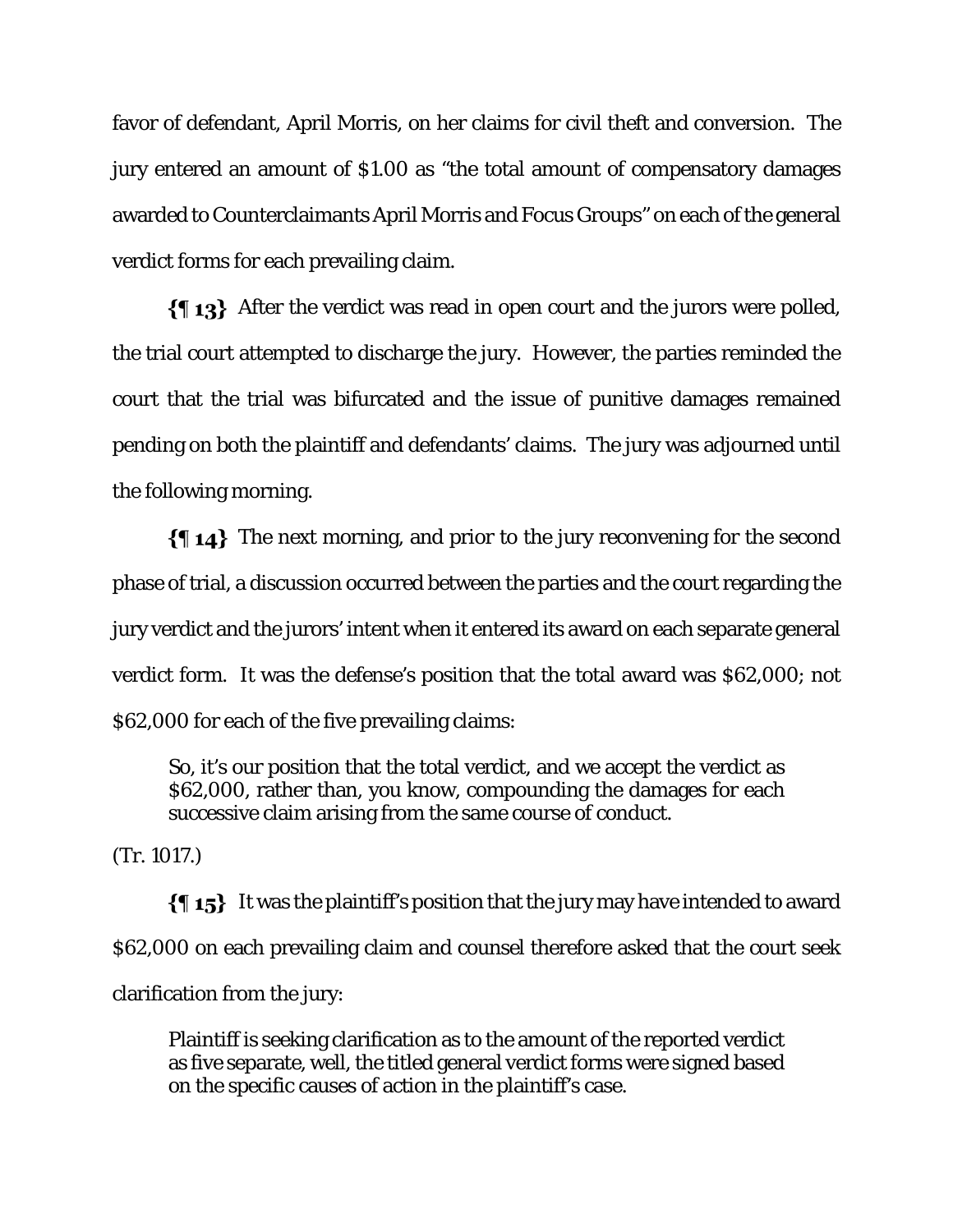The issue that the plaintiff has with the jury's arrival at their verdict is through the jury interrogatories, it's clear that they're evaluating different conduct, different actions, taken by the defendants in this case.

For example, in one count they're assessing whether concealing the existence of the will and the trust was proven and what their verdict was as to that specific action. Thereafter, they're assessing whether the specific transfer of property from the trust to the fiduciary was proven, and thereby assessing damages as to that specific count.

So the plaintiff's position is simply to seek clarification as to the jury's intended verdict in this case.

(Tr. 1018-1019.)

Inexplicably, despite the jury still being empaneled for the

commencement of the second phase of trial, the trial court denied the plaintiff's

request. It reasoned:

There is no need for clarification. The lawsuit was about her claimed loss of inheritance, to wit, the value of the stock at the time of her mother's death. The jury has indicated consistently that their view of that value was \$62,000 period.

There may have been six different ways in which you think she was entitled to recover, and the jury agreed with you, but there is only one recovery, and that's \$62,000.

(Tr. 1019.) No further discussion occurred between the court or the parties on this

issue.

 $\{\P 17\}$  The next discussion on the record occurred in front of the jury when

the court advised the jury that "the parties have resolved what was left of the

lawsuit." (Tr. 1019.) The court advised in relevant part,

So now I can finish what I was saying yesterday about your service is over. What was left here was what they call punitive damages, which are rare in civil litigation. I've been sitting for 31 years. Only twice has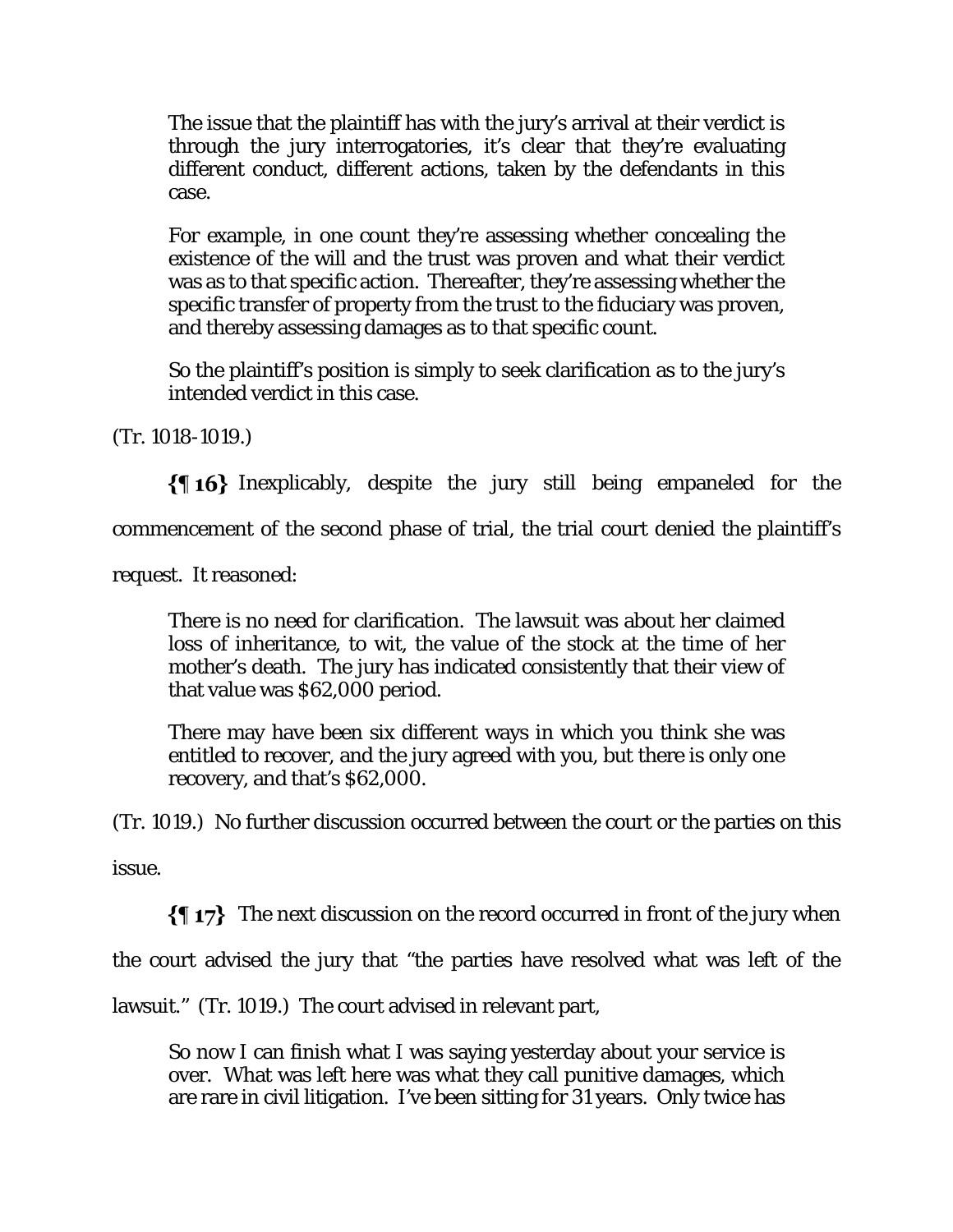there been an award of punitive damages in all the cases that I tried. So that's how rare it is, and I guess they realized that, and settled their differences at least with respect to what was left of the lawsuit.

(Tr. 1020.)

Thereafter, the court discharged the jury. No objection was raised by the parties regarding the trial court's advisement, understanding that settlement had occurred, or discharge of the jury. And no further transcript or App.R. 9(C) statement has been provided to this court regarding any further discussion with the trial court or jurors. Additionally, the terms of the settlement agreement were not placed on the record before the trial court discharged the jury, and a copy of the settlement agreement was not filed with the trial court, and thus unavailable for our review.

 $\{\P_1\}$  The parties do not dispute that they discussed the case with the jurors after the jury was discharged. Through those discussions, it was discovered that the jury had intended to award plaintiff \$62,000 on each of her prevailing claims, totaling \$310,000. This discovery was contrary to the trial court's unilateral interpretation, and the trial court declined to reconsider the previous motion for clarification or re-empanel the jury to obtain further clarification.

 $\{\P$  20} The record reveals that the following day, on March 12, 2020, defense counsel emailed plaintiff's counsel with attachments — "Attached is the Settlement Agreement and Release with the terms agreed to yesterday as well as the Stipulation for Dismissal and Judgment Entry." According to the defendants, counsel for plaintiff requested that the parties renegotiate the settlement agreement. Defense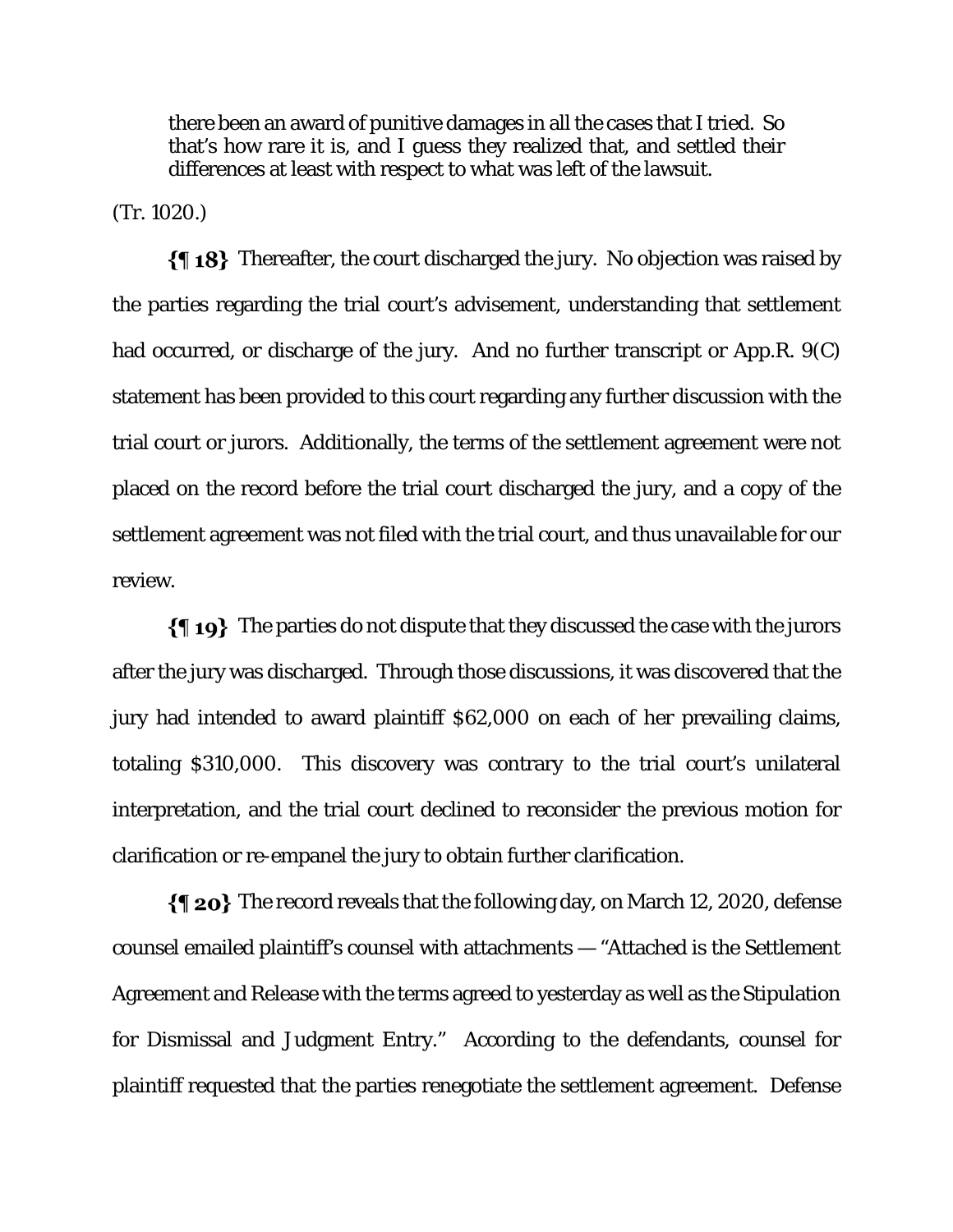counsel denied the request, contending that a settlement agreement had already been reached and communicated to the trial court.

 $\{\P_21\}$  On March 17, 2020, as a result of the communications, the defendants filed a motion to enforce the settlement and requested costs. In the motion, the defendants maintained that the parties orally settled their dispute prior to the start of the punitive phase of trial. The motion also revealed that the parties "collectively agreed" to certain "essential terms before leaving the courthouse," including "(1) a monetary settlement amount; (2) time for payment of the settlement amount; and (3) a formal settlement agreement and release would be signed by all parties to the settlement prior to the distribution of any settlement monies." Included with the motion was the March 12, 2020 email with a "Settlement agreement" attachment. A copy of the proposed settlement agreement was not included with the motion.

 $\{\P 22\}$  Appellant opposed the motion to enforce the settlement agreement, and concurrently filed a combined motion for reconsideration, relief, stay, and new trial on judgment only (hereinafter "combined motion"). Appellant opposed enforcement of the settlement agreement, contending "that she is not bound by the negotiated settlement agreement \* \* \* and has the right to void and/or rescind the settlement agreement as a matter of contract law because of new evidence that the verdicts were misinterpreted by the court." Appellant maintained that "the new evidence obtained by counsel in this case indicates a clear mutual mistake of fact that undermines the negotiated settlement agreement." The "new evidence" referenced included counsel's summary of the post-trial jury discussion and a March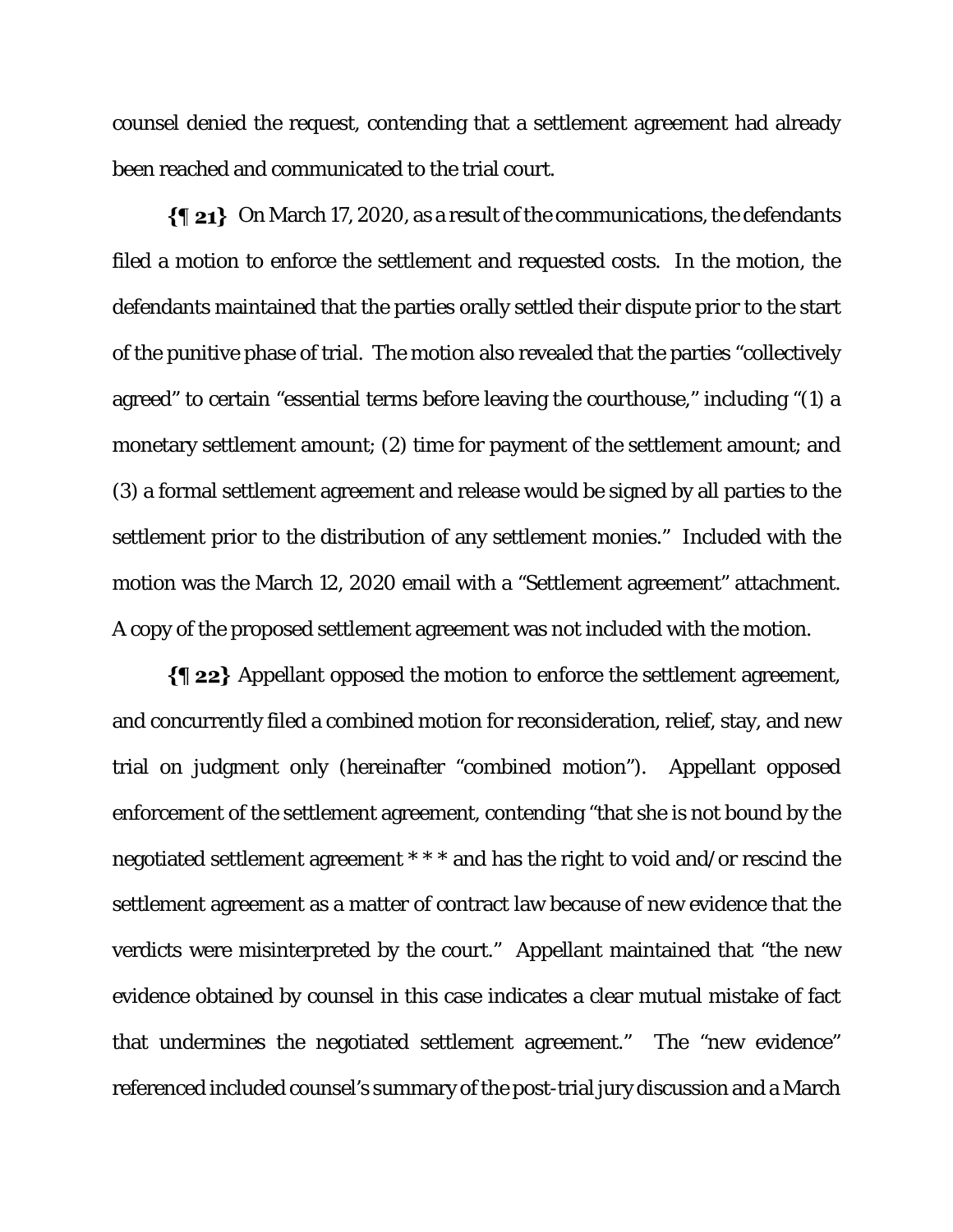12, 2020 unsolicited email from the jury foreperson indicating that he was "sickened" by the misinterpretation of their verdict and "hope[d]" that "you were able to adjust your settlement once our intention was made clear." As such, appellant did not deny that she entered into an oral agreement but denied the validity of such agreement. In her brief in opposition, appellant admitted that "the parties engaged in extensive settlement negotiations, and eventually, agreed to a settlement of \$120,000."

 $\{\P 23\}$  In her combined motion, appellant sought "reconsideration of the judgment on the basis of mistake of findings, error, and new evidence under Civ.R. 59, 60, 61, and 62." Appellant requested, pursuant to Civ.R. 62(A), that the trial court stay the judgment during the pendency of the post-trial motions.

 $\{\P_2, \P_3\}$  Appellant requested relief under Civ.R. 60(A) that trial court correct the "clerical error" in its interpretation of the jury verdict by either correcting the compensatory jury award or holding an evidentiary hearing. In support, appellant noted receipt of "new evidence" — the jury foreman's email and post-trial conversations with the jury.

 $\{\$\,25\}$  Appellant also requested relief under Civ.R. 61, contending that the court's error in its verdict interpretation was not harmless error and needed to be corrected to serve substantial justice. Additionally, appellant summarily requested that the court grant a new trial pursuant to  $Civ.R. 59(A)(8)$  based on newly discovered evidence that the jury intended to award \$310,000, and pursuant to Civ.R. 59(B), which allows for post-trial requests. Finally, in her combined motion,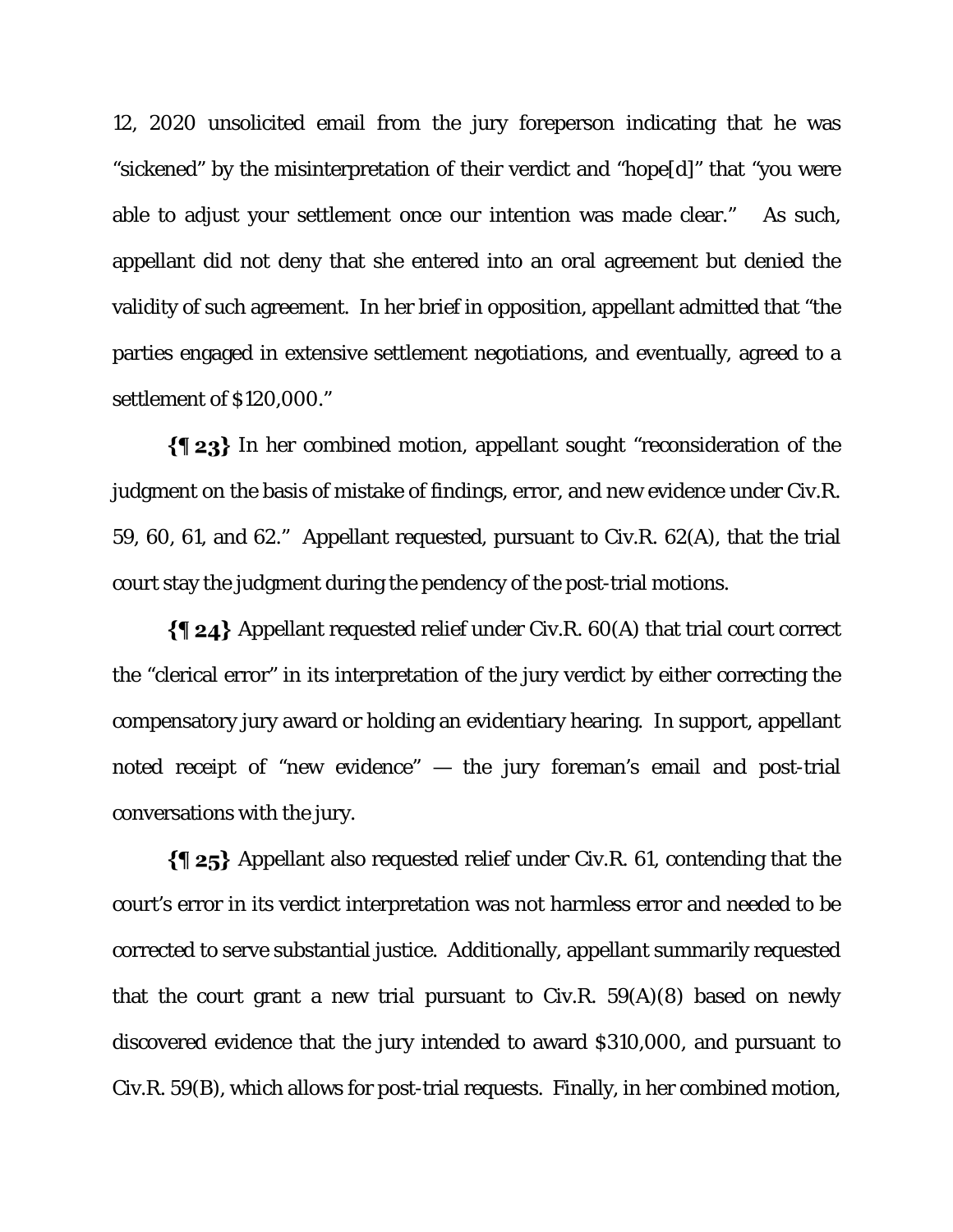the appellant referenced Civ.R. 41(A), which she contended allows the trial court to order a new trial if it finds a discrepancy between the verdict forms and interrogatories.

 $\{\P 26\}$  In her combined motion, appellant admitted that the "parties" engaged in negotiations and entered an oral, good faith settlement to resolve the case. \* \* \* Upon settlement, the jury was dismissed." Appellant's position in her motion, however, was that the trial court's misinterpretation of the verdict precipitated the settlement, and she should not be bound by the agreement.

 $\{\P 27\}$  On June 29, 2020, the originally assigned judge denied both motions — the defendants' motion to enforce settlement agreement and the appellant's combined motion. Regarding the defendant's motion, the trial court ruled that it did not have jurisdiction to enforce the settlement agreement because the "court's order disposing of this case did not incorporate the terms of the settlement or expressly retain jurisdiction over settlement." The trial court summarily denied appellant's combined motion.

Appellant now appeals, challenging rulings and the evidence that occurred during the liability and compensatory phase of trial.

#### **III. Jurisdiction**

Before addressing the merits of the appeal, we must consider the defendants' argument that this court lacks jurisdiction because there is no final appealable order. In addition to this jurisdictional question, we will also consider whether the appeal is timely. *See Scheel v. Rock Ohio Caesars Cleveland, L.L.C.*,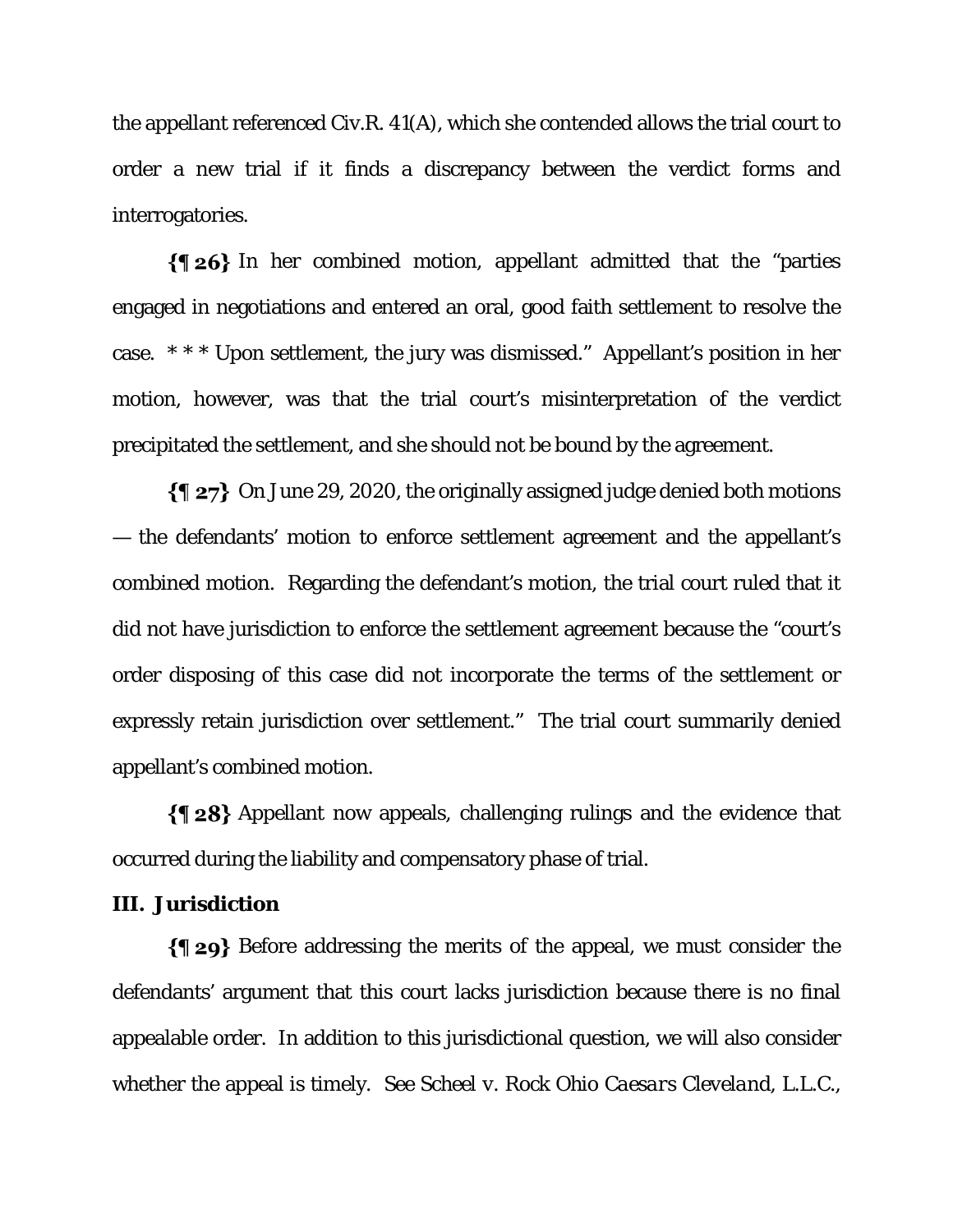8th Dist. Cuyahoga No. 105037, 2017-Ohio-7174, ¶ 7 (this court has a duty to examine, sua sponte, potential deficiencies in jurisdiction).

## **A. Final Appealable Order**

 $\{\P$  30} Under the Ohio Constitution, Article IV, Section 3(B)(2), this court's jurisdiction on appeal is limited to a review of final orders of trial courts. Final orders are those that "dispos[e] of the whole case or some separate and distinct branch thereof." *Lantsberry v. Tilley Lamp Co*., 27 Ohio St.2d 303, 306, 272 N.E.2d 127 (1971). A trial court order is a final, appealable order only if it satisfies the requirements of R.C. 2505.02 and, if applicable, Civ.R. 54(B). *Kellie Auto Sales, Inc. v. Hernandez*, 10th Dist. Franklin No. 19AP-462, 2020-Ohio-1516, ¶ 13. Pursuant to R.C. 2505.02(B)(1), an order is final and appealable if it "affects a substantial right in an action that in effect determines the action and prevents a judgment." If a trial court order leaves issues unresolved and contemplates further action, then the order is not a final, appealable order. *State ex rel. Keith v. McMonagle*, 103 Ohio St.3d 430, 2004-Ohio-5580, 816 N.E.2d 597, ¶ 4, citing *Bell v. Horton*, 142 Ohio App.3d 694, 696, 756 N.E.2d 1241 (4th Dist.2001).

 $\{\P_31\}$  According to the defendants, this court lacks jurisdiction because the issue of punitive damages remains pending in the trial court due to the fact that appellant has rescinded her agreement to settle the case. We disagree. The parties advised the court that they settled their dispute, causing the trial court to discharge the jury. The discharge of the jury effectively terminated the trial. The trial court then entered a final judgment on March 11, 2020, finding "Jury returns to hear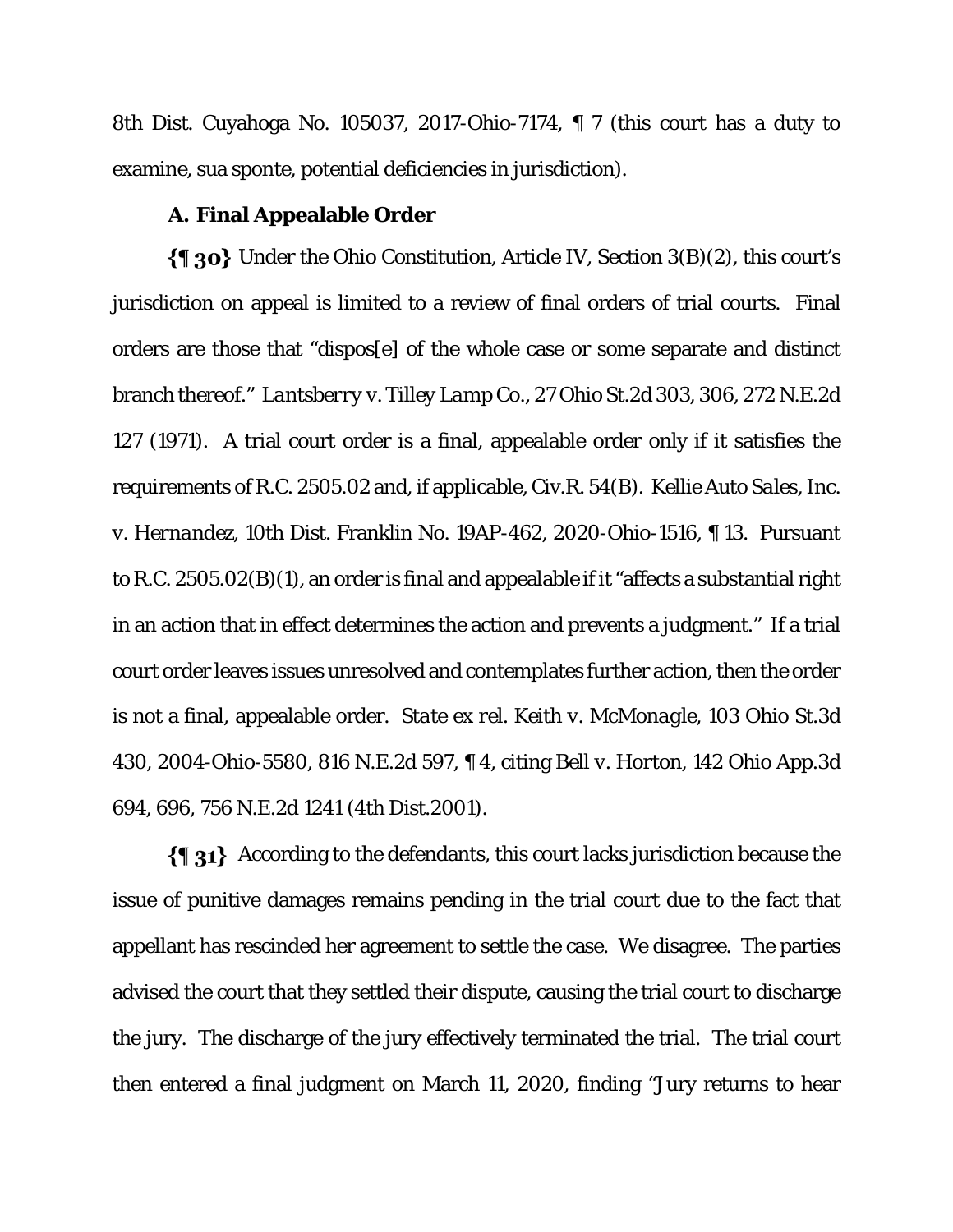arguments on Punitive Damages. Parties settled their dispute. Jury is discharged. FINAL." This order became final and appealable after the trial court subsequently journalized the directed verdict declared during trial.1

#### **B. Timeliness**

No appeal was taken from the trial court's final orders issued on March 11 and 13, 2020. Instead, on March 24, 2020, appellant filed her combined motion, which included a request for a new trial pursuant to Civ.R. 59. The motion did not dispute whether a settlement between the parties existed; it maintained that the trial court misconstrued the jury's intent and entered an inconsistent verdict. It also did not request relief from judgment pursuant to Civ.R. 60(B). On June 29, 2020, the trial court issued a journal entry denying appellant's combined motion and defendants' motion to enforce the settlement agreement. It is from this order that appellant appeals.

 $\{\{\}\$  33} App.R. 4(A) requires a party to file an appeal within 30 days of a judgment. This time limit is jurisdictional. *Agee v. Cty. of Cuyahoga*, 8th Dist. Cuyahoga No. 103464, 2016-Ohio-2728, ¶ 3. Accordingly, a court of appeals lacks jurisdiction over any appeal that is not timely filed. *State ex rel. Pendell v. Adams Cty. Bd. of Elections*, 40 Ohio St.3d 58, 60, 531 N.E.2d 713 (1988).

<sup>&</sup>lt;sup>1</sup>On appeal, appellant denies that she entered into a settlement agreement with the defendants. Accepting appellant's position that she did not agree to settle the case would divest this court of jurisdiction because then the issues of punitive damages and other requested relief remain pending. *See Thompson v. Regency Square Ltd.*, 8th Dist. Cuyahoga Nos. 39435 and 39187, 1979 Ohio App. LEXIS 10840, 7 (July 12, 1979) (appeal was premature because punitive damages phase of trial remained pending).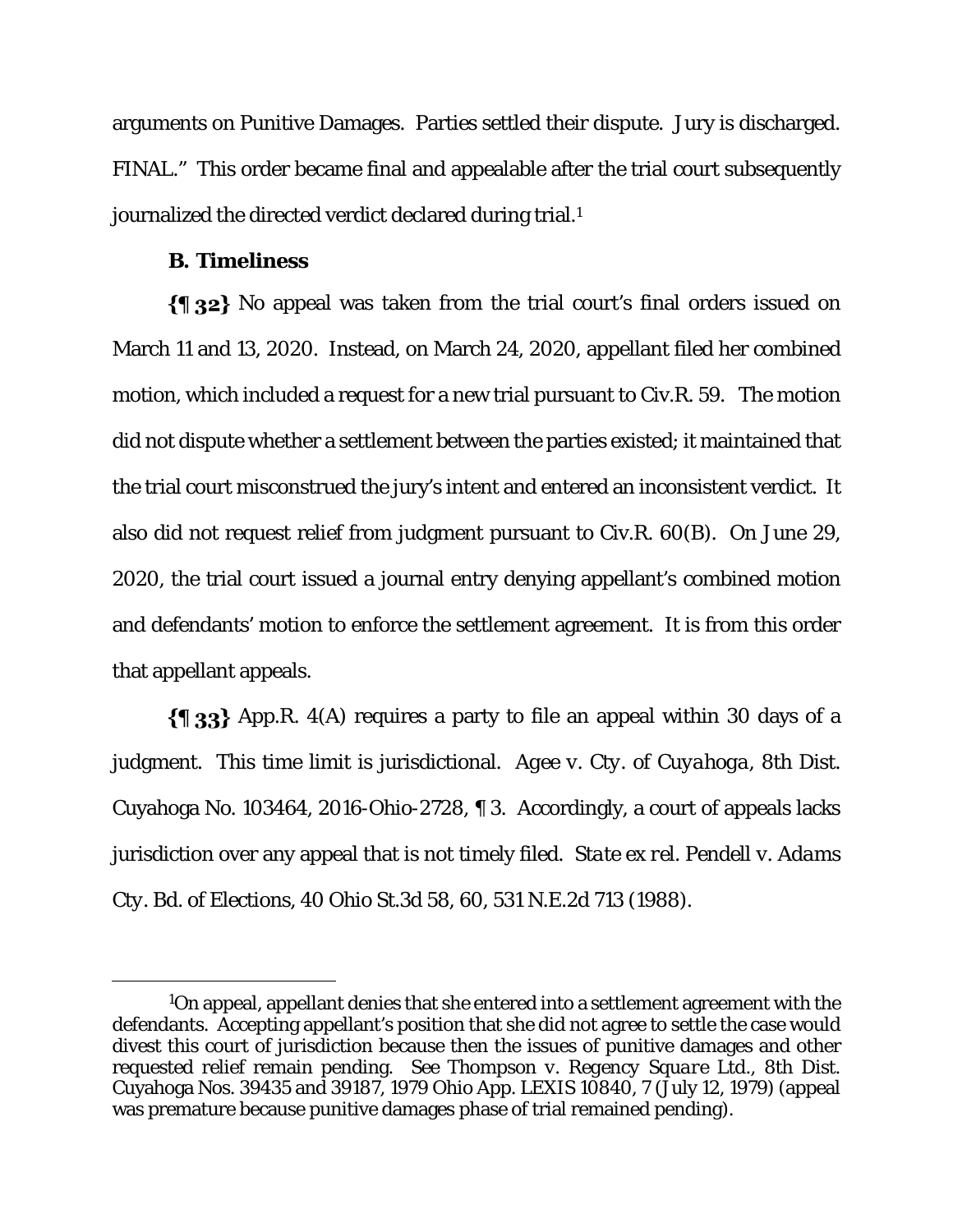$\{\{\}\$  34} Typically, the filing of a motion for new trial pursuant to Civ.R. 59 suspends the running of the time for filing a notice of appeal. However, Civ.R. 59 presupposes as a prerequisite for its application that a trial occurred. In this case, the parties settled their dispute mid-trial. This court has held that when a settlement occurs during trial, a motion for new trial is improper. "The proper method of attacking a settlement agreement entered into during the midst of trial would have been by a Civ.R. 60(B) motion to vacate the settlement agreement." *In re A.I.*, 8th Dist. Cuyahoga No. 81804, 2003-Ohio-2741, ¶ 3, citing *Grossman v. Hawk Mfg. Co*., 10th Dist. Franklin No. 92AP-1026, 1992 Ohio App. LEXIS 6719 (Dec. 29, 1992). As such, this court has held that when a motion for a new trial is a nullity, it does not extend the time requirement of App.R. 4(A) to file an appeal from the trial court's final judgment. *Id*. at ¶ 4; *Van Wie v. Coachman of Indiana*, 8th Dist. Cuyahoga No. 52107, 1987 Ohio App. LEXIS 7315 (June 4, 1987). *See also State ex rel. Pendell* (a motion deemed a "nullity" or "legal fiction" does not suspend the time for filing a notice of appeal).

 $\{\{\}\$  35} In this case, the parties advised the court that they settled their dispute in the midst of trial. Accordingly, appellant's subsequent request for a new trial is a nullity and accordingly, would not toll the 30-day time limit to file an appeal from the trial court's March 13, 2020 order. The appeal would thus appear to be untimely.

 $\{\{\,\}$  36} However, this court must take into consideration the administrative orders issued by the Ohio Supreme Court and this court in response to the COVID-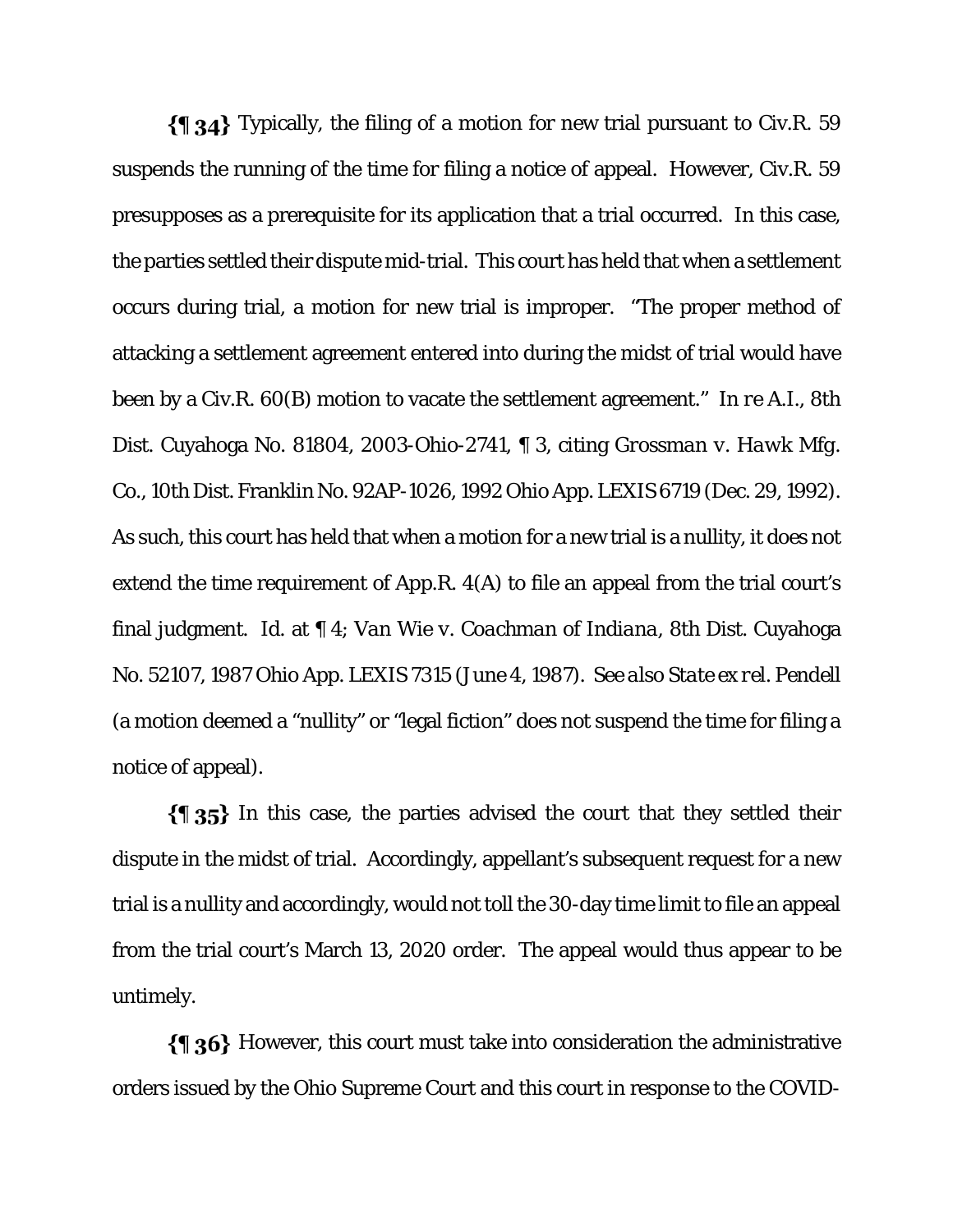19 pandemic. Specifically, we must determine if these orders affected the filing deadline to perfect an appeal.

On March 9, 2020, Ohio Governor Mike DeWine issued an executive order and declared a state of emergency in Ohio in response to COVID-19. On March 27, 2020, Governor DeWine signed into law Am.Sub.H.B. No. 197, which immediately tolled all statutes of limitation, time limitations, and deadlines in the Ohio Revised Code and the Ohio Administrative Code until the expiration of Executive Order 2020-01D or July 30, 2020, whichever was sooner. In response, the Ohio Supreme Court determined that the tolling order in Am.Sub.H.B. No. 197 applied to all Ohio Rules of Court and time requirements, including filing deadlines within the applicable tolling period. *In re Tolling of Time Requirements Imposed by Rules Promulgated by Supreme Court & Use of Technology*, 158 Ohio St.3d 1447, 2020-Ohio-1166, 141 N.E.3d 974. As such, the Ohio Supreme Court immediately issued an order tolling all Ohio Rules of Court, including Rules of Appellate Procedure, and time requirements, including filing deadlines within the applicable period. *Id*. at paragraphs A-D. This order was retroactive to March 9, 2020.

 $\{\$\}$  38} This court issued an administrative order on April 7, 2020, acknowledging and implementing the Ohio Supreme Court's March 27, 2020 tolling order. Pursuant to paragraph 2 of this court's April 7, 2020 order, "[t]he deadline for filing new appeals is tolled by the [the Ohio Supreme Court's] Tolling Order."

In this case, the trial court journalized its final order on March 13, 2020. Because this order occurred during the COVID-19 tolling orders, the parties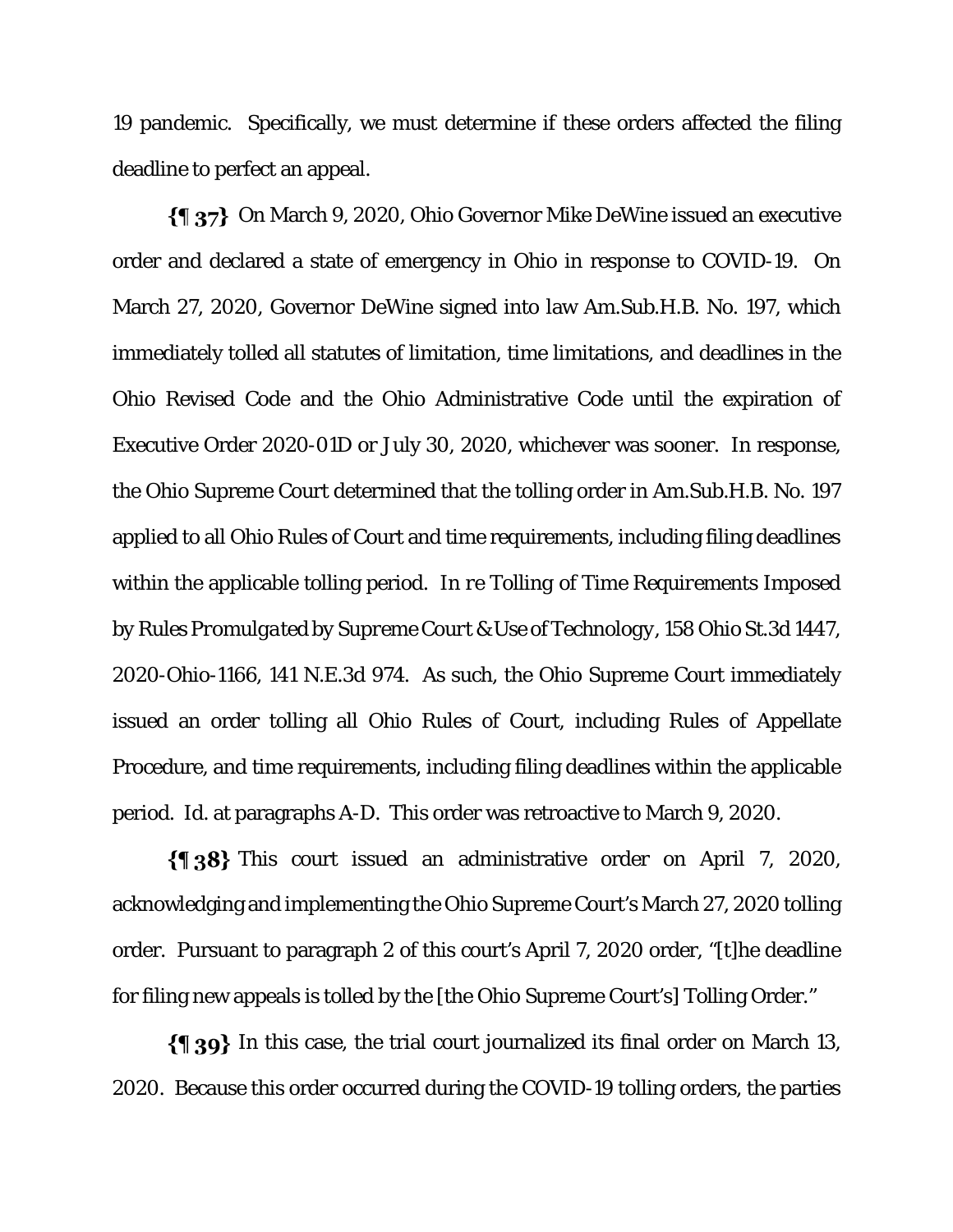had until July 30, 2020, to perfect an appeal from the trial court's final order.

Appellant filed her appeal on July 29, 2020. Accordingly, we find that the appeal is

timely.

# **IV. The Appeal**

Appellant raises three assignments of error, each challenging rulings

and the evidence that occurred during the liability/compensatory phase of trial. The

errors raised are:

I. Based upon the uncontested facts that were established at trial, the common pleas court erred, as a matter of law, by failing to award the equitable relief sought in the amended complaint, including the imposition of a constructive trust, disgorgement of all misappropriated corporate profits, and transfer of all corporate shares rightfully belonging to the plaintiff-appellant.

II. The common pleas court further erred as a matter of law, and otherwise committed an abuse of discretion, by unjustifiably combining the five separate general verdicts that were returned in favor of plaintiff-appellant into a single judgment against defendantappellees totaling only \$62,000.

III. A total award of just \$62,000 in favor of plaintiff-appellant is unsupported by the evidence presented, thereby warranting a new trial upon damages.

 $\{\{\,\,\,\,\,\}\}$  This court cannot address the merits of appellant's assignments of

error because the parties either entered into an oral settlement agreement or agreed

to enter into a settlement agreement during the middle of trial. This settlement

agreement effectively waives any error that occurred during trial. *Bottum v.* 

*Jankovic*, 8th Dist. Cuyahoga No. 99526, 2013-Ohio-4914, ¶ 24-25 (because the

parties settled the dispute midway through trial, any alleged errors that occurred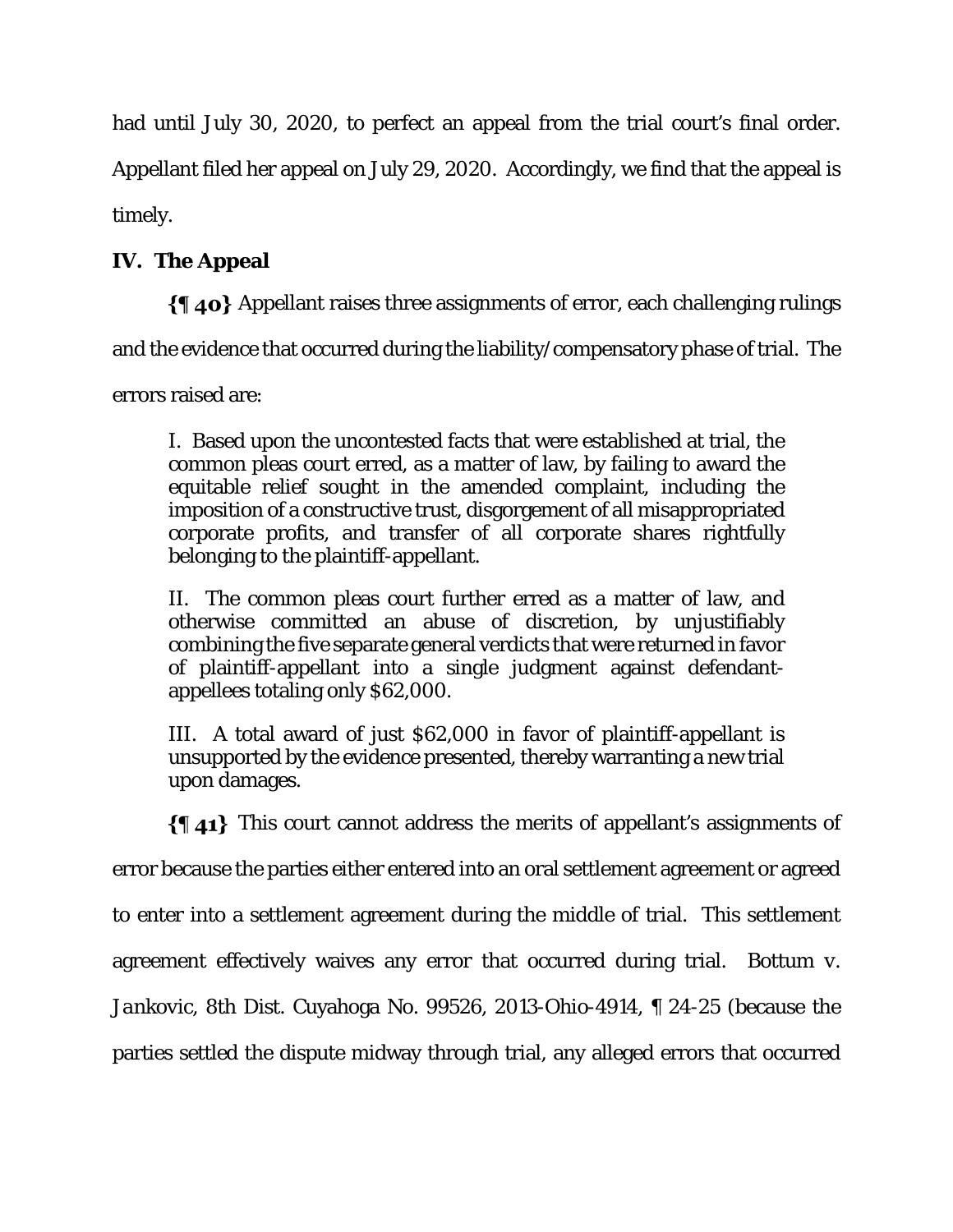during trial are moot).2 *See also Barstow v. O.U. Real Estate III, Inc.*, 4th Dist. Athens No. 01CAA49, 2002-Ohio-4989 (once a party enters into a settlement agreement, any alleged errors that occurred prior to the agreements are moot); *Natl. Audobon Soc. v. Schregardus*, 133 Ohio App.3d 245, 248, 727 N.E.2d 614 (10th Dist.1999) ("settlement agreement covering all disputed issues removes those issues from the tribunal's consideration and renders further consideration by the tribunal of the substantive portion of the dispute unnecessary"). Waiver would include any error made by the trial judge in his pretrial rulings or interpretation of the jury verdict.

 $\{\P_4\}$  Appellant has not assigned any error challenging the validity of the settlement agreement or any error with the trial court's denial of her combined motion. Yet appellant essentially asks this court to set aside the jury verdict, ignore any settlement agreement reached or any agreement to enter into a settlement agreement, and begin the entire trial anew.

 $\{\{\,\,\,\,\,\,\}\}$  To reach the merits of appellant's appeal, this court would have to determine whether the parties entered or agreed to enter into a settlement agreement, interpret the terms of the settlement agreement to determine if the jury verdict was incorporated into the agreement or whether it stands independently, and whether the settlement agreement is a valid contract. The court has not been asked through any assigned error to make these determinations. But more

<sup>2</sup> Much like in the criminal context, a guilty plea generally waives all appealable errors that may have occurred during the trial. *See, e.g., State v. Kelley*, 57 Ohio St.3d 127, 566 N.E.2d 658 (1991).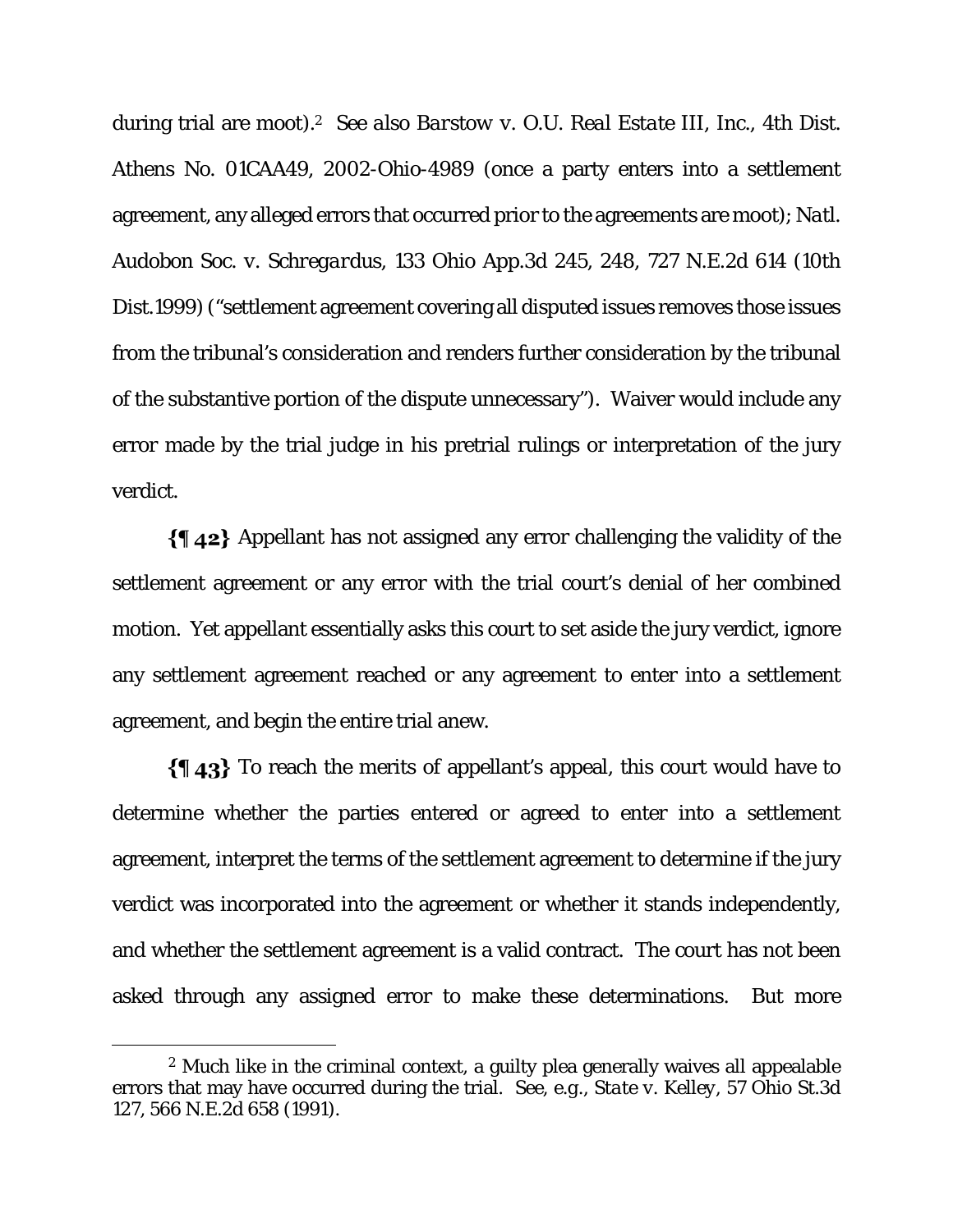importantly, the settlement agreement has not been made part of the record for this court to review. Therefore, this court does not know the terms of the agreement; specifically, if the compensatory damages verdict is included in the settlement agreement or if the verdict was to stand on its own.

 $\{\{\,\,\,\,\,\,\}\$  On appeal, the appellant denies that she entered into a settlement agreement with the defendants and that the issues raised are therefore ripe for review. Alternatively, she contends that the purported settlement agreement is either unenforceable or "appears to deal only with punitive damages." *See* Appellant's Reply Brief, p. 8, 10. Although she contests the validity and enforceability of the settlement agreement, we find that the record is clear that it was appellant's intent to settle this dispute in the middle of trial.

 $\{\{\,\,\,\,\,\}\}$  If this was not appellant's counsel's understanding regarding settlement, or if no settlement was in fact reached, counsel had an obligation to object to the trial court terminating the trial and discharging the jury. Counsel could have requested that the court take a recess until the parties prepared a written settlement agreement or, at a minimum, placed the settlement terms on the record. Additionally, if counsel truly believed that the jury intended to award appellant \$310,000 and the trial court was mistaken in its unilateral interpretation of the jury verdict, counsel could have proceeded with the punitive phase of trial to preserve any error that may have occurred during the liability/compensatory phase or preserved the filing of a Civ.R. 50(B) motion for judgment notwithstanding the verdict. *See Yatsko v. Yatsko*, 9th Dist. Medina No. 2681-M, 1998 Ohio App. LEXIS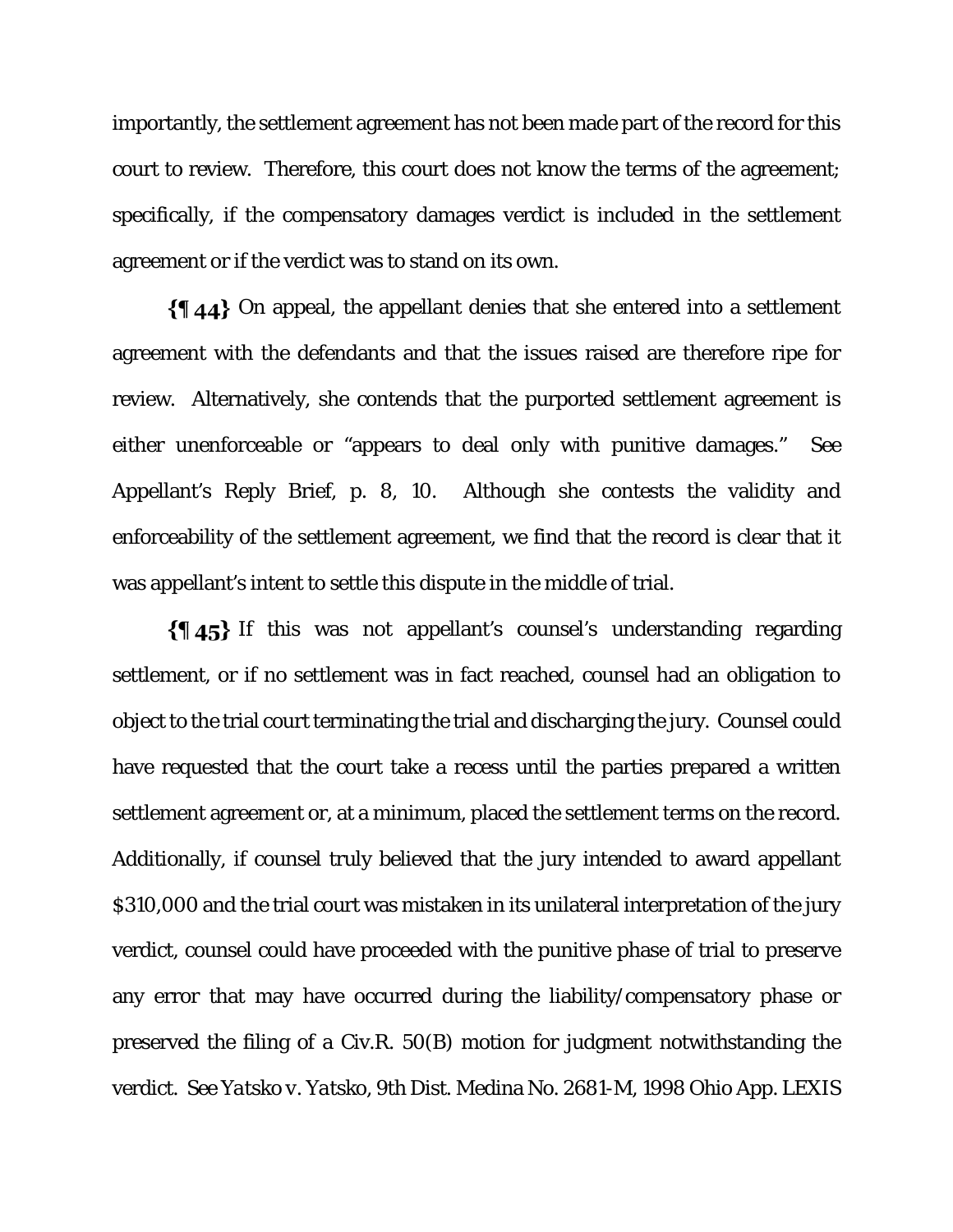3526 (July 29, 1998) (if trial court's interpretation of the verdict was in error, the party should have proceeded with the trial already in progress and appealed the ruling after the conclusion of the entire trial).

Moreover, following the trial court's order, appellant could have moved for relief from judgment pursuant to Civ.R. 60(B), contending that the parties did not reach a settlement and the trial court's dismissal of the case was premature. We recognize that appellant requested relief from judgment in her combined motion, but she did so under Civ.R. 60(A), which only allows for relief based on clerical error. A clerical error is defined as "a type of mistake or omission mechanical in nature which is apparent on the record and which does not involve a legal decision or judgment by an attorney." *Dentsply Internatl., Inc. v. Kostas*, 26 Ohio App.3d 116, 498 N.E.2d 1079 (8th Dist.1985), paragraph two of the syllabus. Civ.R. 60(A) "cannot be used to change something which was deliberately done"; it "supplies omissions of a clerical nature which serve to have the record speak the truth." *Id*. at paragraph one of the syllabus. Here, the judgment was not a clerical error but rather the trial court's unilateral belief that the jury only intended to award appellant \$62,000. Accordingly, to have a viable chance for relief, appellant's request should have been pursuant to Civ.R. 60(B).

 $\{\parallel 47\}$  The record further supports the conclusion the parties entered into an oral settlement agreement because appellant did not deny or dispute in her posttrial motions that a settlement agreement had been reached. In her combined motion, appellant raised a variety of grounds for relief, but did not assert that no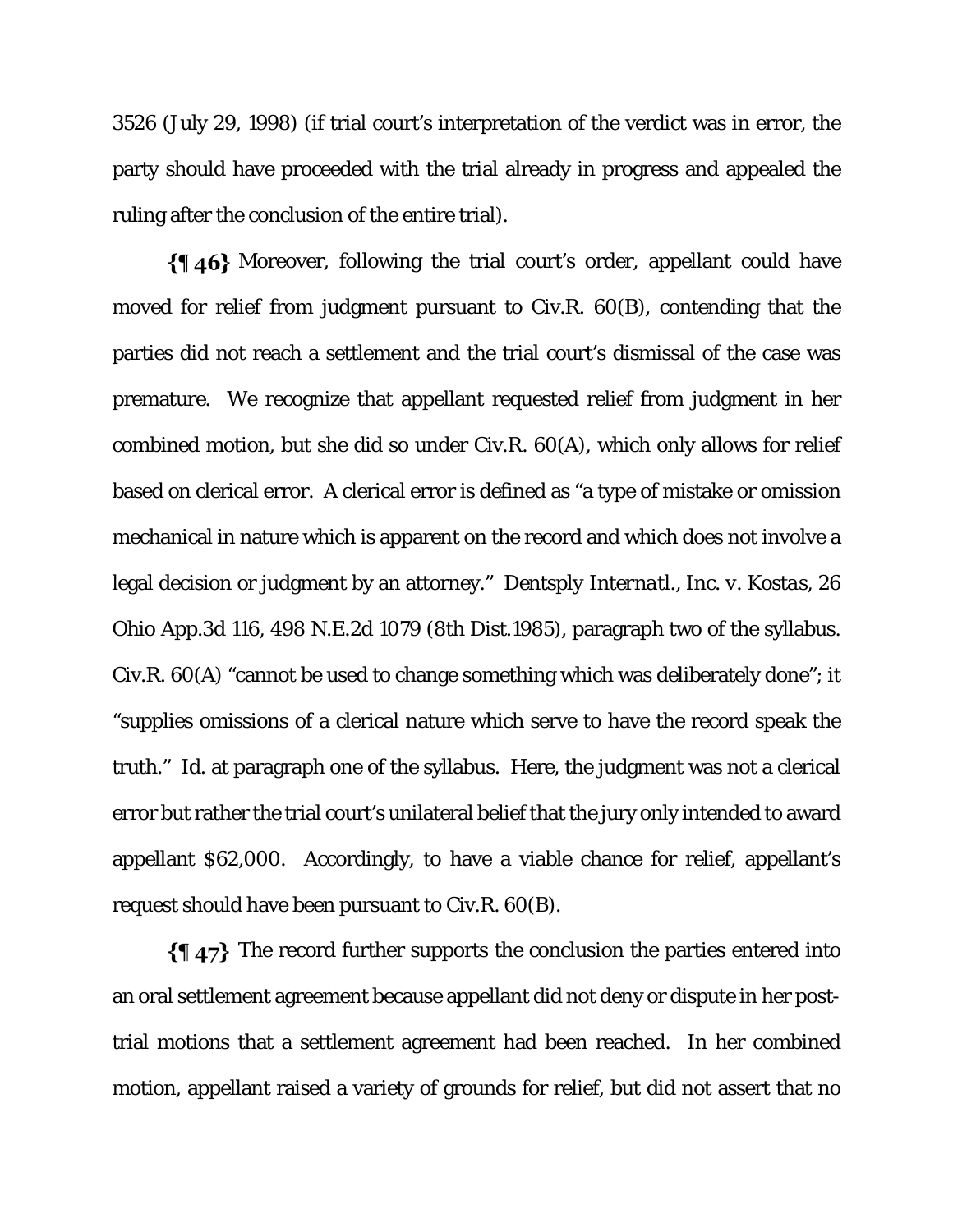agreement was reached between the parties. In fact, appellant admitted that an oral settlement agreement was reached:

"On that same day, based [on] the Court's order, the parties engaged in negotiations and entered an oral, good faith settlement to resolve the case. See Exhibit D [the trial court's March 11, 2020 judgment entry]. These negotiations were predicated on the Court's order that the Plaintiff's verdict was \$62,000.

Upon settlement, the jury was dismissed. See Exhibit A [March 11, 2020 transcript of the proceedings]."

*See* Plaintiff's Combined Motion, p. 4.

Moreover, in appellant's brief in opposition to the defendants' motion to enforce settlement agreement, appellant did not assert that a settlement had not been reached. Although appellant argued that she was not bound by the negotiated agreement and had a right to rescind the agreement based on new evidence, she did not assert that the trial court was misadvised or mistakenly believed that a settlement was reached. Again, appellant admitted in the filing that she settled her claims:

Based on the Court's ruling on the verdict interpretation and Plaintiff's request for clarification, the parties engaged in extensive settlement negotiations and, eventually, agreed to a settlement of \$120,000.00. The punitive damages phase of trial never proceeded. This settlement was predicated on the Court's previous ruling of the jury's verdicts in favor of the Plaintiff in the amount of \$62,000.00 total. Both parties relied on this ruling as a basis for their settlement negotiations.

Upon settlement, the jury was dismissed.

\* \* \*

Had the jury's verdict been confirmed prior to the parties' negotiations, a much different outcome would have likely been reached. For example, either the punitive phase of the trial would have moved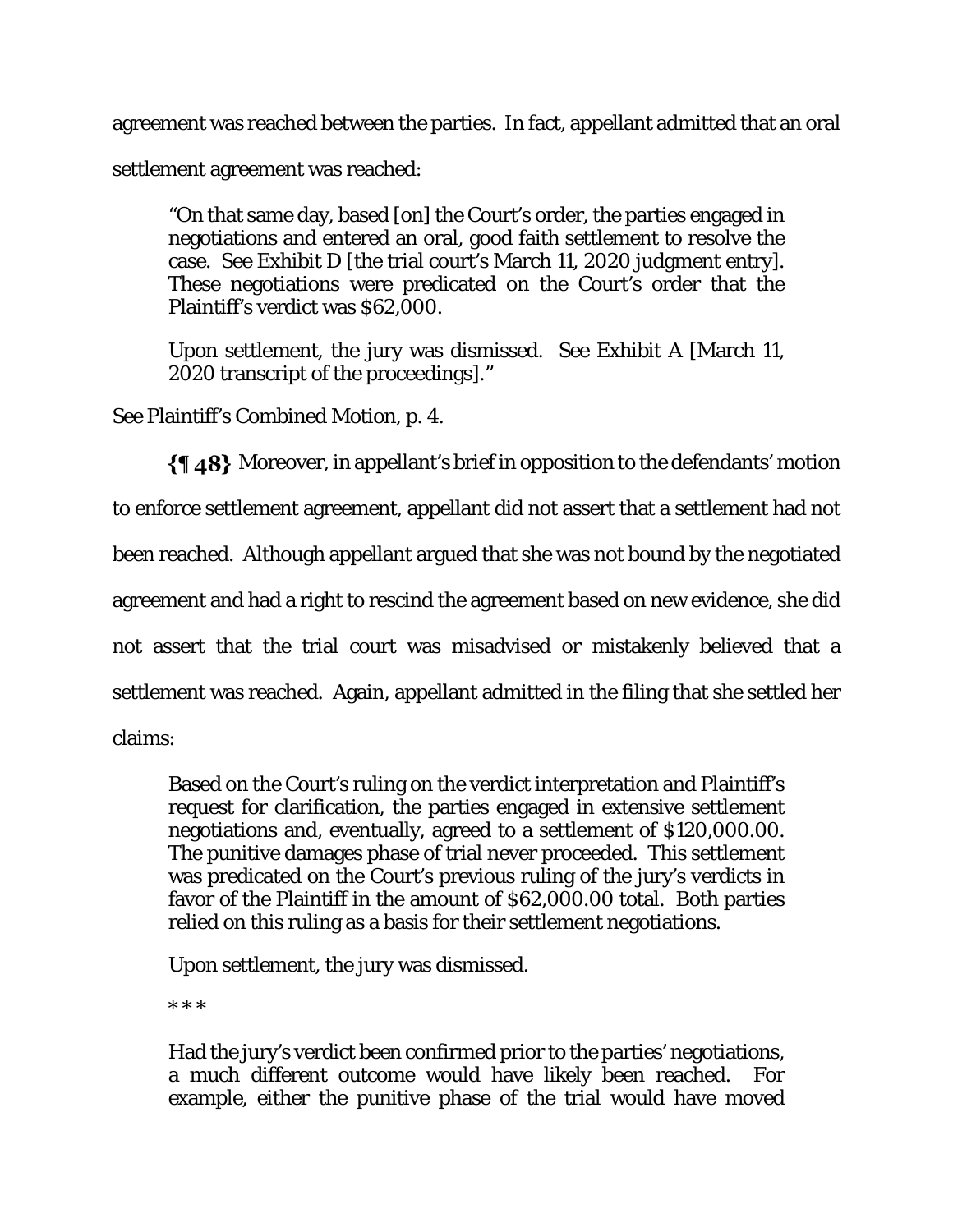forward or a higher negotiated agreement would have been reached between the parties.

*See* Plaintiff's Brief in Opposition, p. 4-5.

 $\{\P 49\}$  At no time in this motion did appellant assert that she did not enter into a settlement agreement. Although appellant may have changed her mind about settlement, it does not change the fact that counsel advised the trial court that the parties had reached an oral agreement to settle their dispute. Whether the parties had a meeting of the minds or a mutual mistake occurred is not the issue placed before this court because it has not been raised as an assignment of error. *See* App.R. 12 and 16(A). Again, no error has been raised regarding the trial court's denial of the appellant's combined motion or cross-appeal of the trial court's denial of defendant's motion to enforce the settlement agreement. Accordingly, the enforcement or validity of the settlement agreement is not before this court.

 $\{\P$  50} The record supports that the parties advised the court they had settled their dispute, which caused the court to discharge the jury and enter a final judgment. Accordingly, this case is now a traditional contract case where the validity of the purported oral settlement agreement can be addressed. *See generally Prime Properties, Ltd. Partnership v. Badah Ents.*, 8th Dist. Cuyahoga No. 99827, 2014- Ohio-206 (legal procedures to enforce an alleged oral settlement agreement); *Bolen v. Young*, 8 Ohio App.3d 36, 455 N.E.2d 1316 (10th Dist.1982) (if the settlement agreement is extrajudicial in the sense that the trial judge is advised that the parties have agreed to a settlement, but not advised of the terms, then the settlement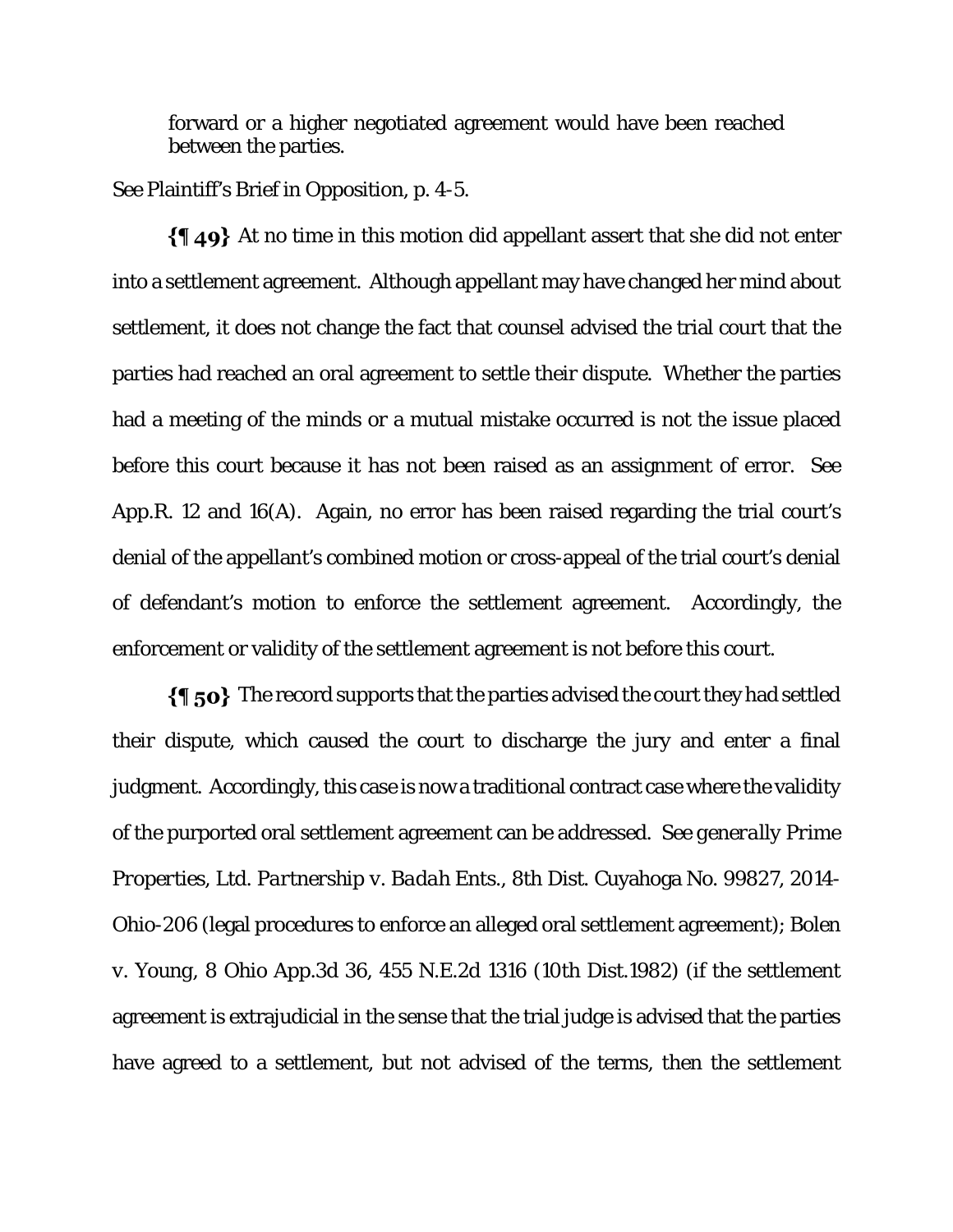agreement can be enforced only if the parties are found to have entered into a binding contract); *Natl. Court Reporters*, *Inc. v. Krohn & Moss, Ltd*., 8th Dist. Cuyahoga No. 95075, 2011-Ohio-731.

 $\{\{\,\,\,\}_{51}\,\}$  Because the parties notified the trial court they had settled their dispute and the court discharged the jury relying on the same, appellant cannot now attack rulings made prior to and during trial — to do so would undermine and ignore the purported settlement agreement. *See Spercel v. Sterling Industries, Inc.*, 31 Ohio St.2d 36, 39-40, 285 N.E.2d 324 (1972) ("To permit a party to unilaterally repudiate a settlement agreement would render the entire settlement proceedings a nullity \* \* \*."); *820 Co. v. A&M Fin. Group*, 8th Dist. Cuyahoga No. 81306, 2003- Ohio-1723, ¶ 12-15. Whether the alleged settlement agreement is valid and enforceable is not an issue raised before this court, and we offer no opinion on that issue. But based on the record before this court, we cannot afford appellant the relief she requests when there is evidence that the trial court terminated trial based on the assertion of counsel that the parties had settled their dispute.

 $\{\$\,52\}$  The assignments of error are overruled.

 $\{\$\,53\}$  Judgment affirmed.

It is ordered that appellees recover from appellant costs herein taxed.

The court finds there were reasonable grounds for this appeal.

It is ordered that a special mandate be sent to said court to carry this judgment into execution.